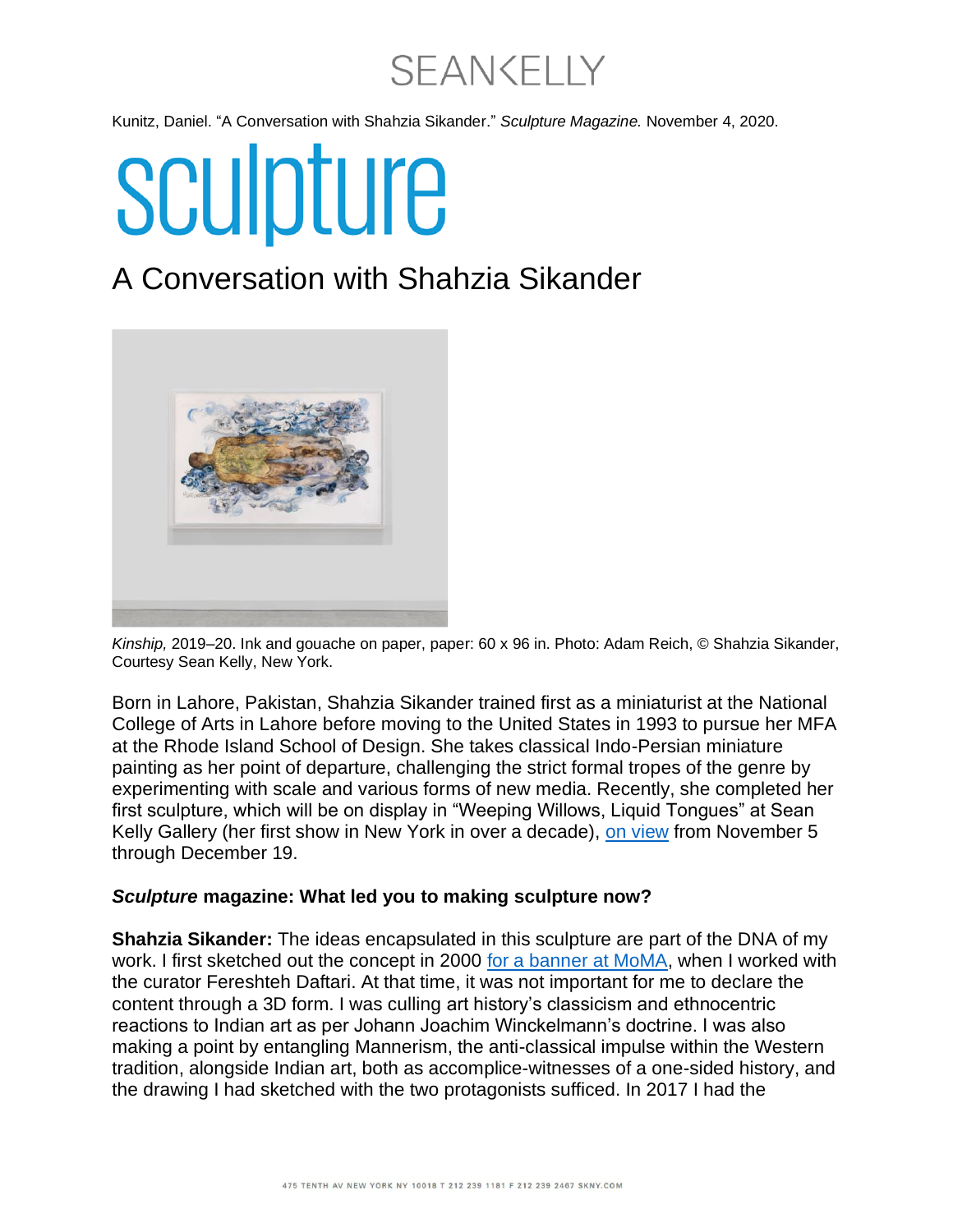**SEANKELLY** 

opportunity to be part of the NYC Mayoral Advisory Commission on City Art, Monuments, and Markers, and during that process, hearing differing public opinion, studying public monuments—their complicated histories, historical reckoning, and tensions between communities regarding representation—I felt the urge to respond to the overt male representation of historical monuments through an anti-monument. I decided to cull out the protagonists in my paintings and re-engage them in a sculptural format. The female protagonists are proactive, confident, intelligent, and in their playful stance connected to the past in imaginative ways but without glorifying it.

Eurocentrism has been operable throughout art history and history. When we inherit one-sided or polarizing constructions of the past, we often unconsciously keep marching down the same paths. My intent through the work I create is to help pause and reflect and open up conversations around contested issues, aiding toward more nuanced ideas about the world. One such current heated conversation is around the removal of colonial and Confederate monuments. In this wrestle to decolonize public education and history, it is imperative also to inspect the geographies of inequality through the question of gender.



*Promiscuous Intimacies*, 2020. Patinated bronze, 42 x 24 x 18 in. Photo: Chris Roque of UAP, © Shahzia Sikander, Courtesy Sean Kelly, New York.

#### *Sculpture***: Can you describe** *Promiscuous Intimacies***?**

**SS:** The sculpture is in bronze with varied patina. With its sinuous entanglement of the Greco-Roman Venus and the Indian Devata, it explores the "promiscuous intimacies" of multiple times, spaces, art historical traditions, bodies, desires, and subjectivities. In their suggestive embrace, the intertwined female bodies bear the symbolic weight of communal identities from across multiple temporal and geographic terrains. They evoke non-hetero-normative desires that are often cast as foreign and inauthentic, challenging the viewer to imagine a different present and future. The sculpture is not glorifying the past; instead, its backward glance demands that we understand "tradition," "culture,"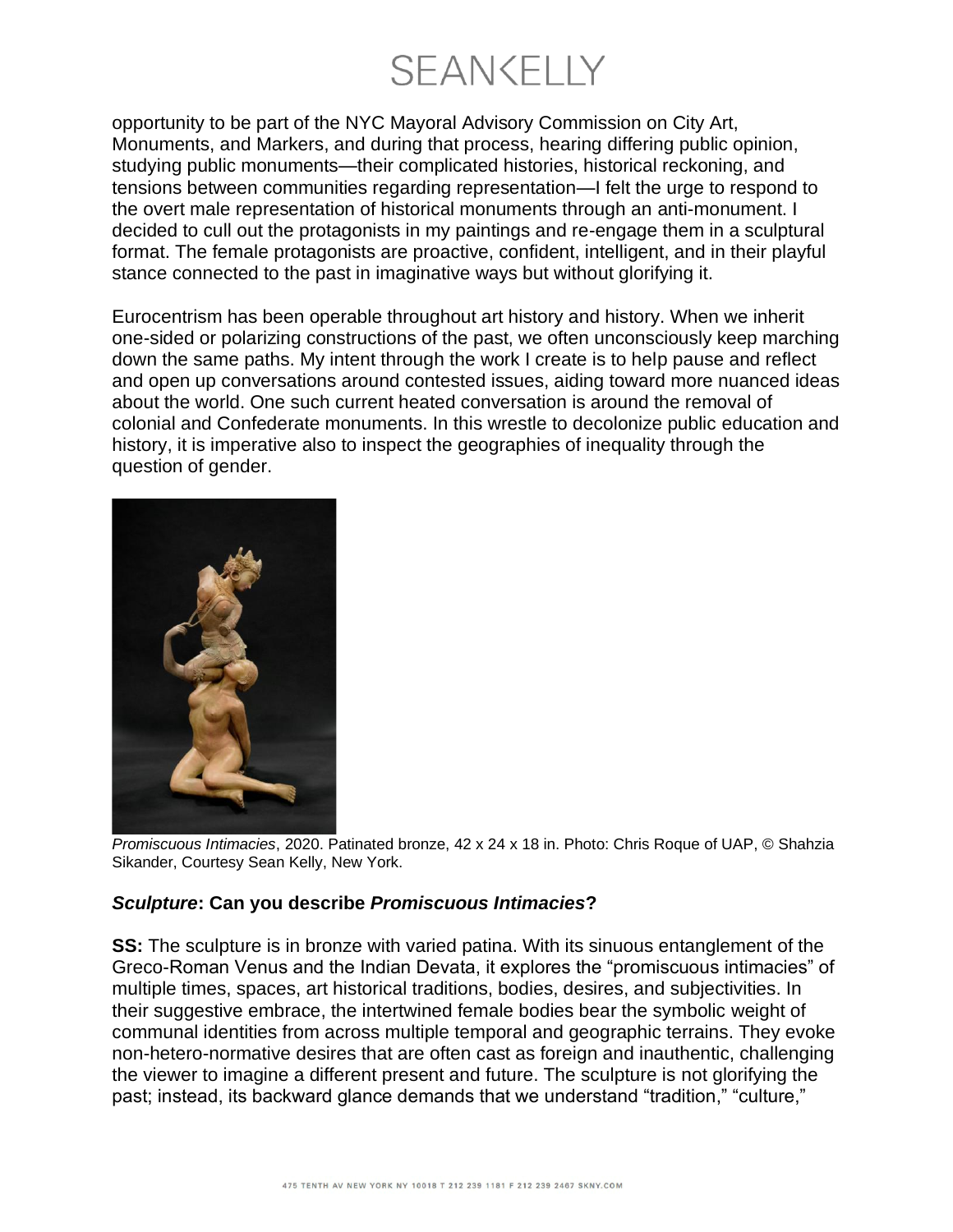**SEANKELLY** 

and "identity" as impure, heterogenous, unstable, and always in process, disrupting taken-for-granted national, temporal, and art historical boundaries.

From the Indus Valley excavations to the Chola bronzes, bronze and metal casting has had a long history in South Asia, where often the sacred and tangible objects interacted in essential and functional ways with human activities and socioeconomic practices. The various patinas highlight the fact that classical painted statuary was polychromatic and not necessarily "lily white" as constructed over time in the popular imagination. The historian Sarah Bond points this out as "color prejudice": "How we color or fail to color classical antiquity is often a result of our own cultural values." For me, connecting the patina to these larger discussions on color in classical sculpture also links the issue of classicism with American monuments and memorials, which are often revered as symbols of patriotism. When asking what stories and whose perspectives get commemorated in public spaces, BIPOC and especially women of color are the least represented. *Promiscuous Intimacies* engages these urgent, multiple cross currents of re-examining colonial and imperial stories of race and representation.

#### *Sculpture***: Can you say a little about the significance of hybridity in the work as well as how it evokes non-hetero-normative desires?**

**SS:** The work is not about hybridity. It is not fusing cultures or aesthetics. The work is very much about alternative cartographies, the deliberate juxtaposition of seemingly oppositional formations to disrupt dominant ways of both seeing and knowing. The sculpture is the antithesis of the fictions of purity and authentic national culture.

The title of the work, *Promiscuous Intimacies*, is taken from an upcoming essay on my work by Gayatri Gopinath, the scholar, professor, and director of the Center for the Study of Gender and Sexuality at New York University. (Shahzia Sikander, *[Extraordinary Realities](https://www.shahziasikander.com/news/shahzia-sikander-extraordinary-realities)*, Hirmer Publishers, 2020). In engaging with Gayatri Gopinath, I found her definition and elaboration of "the aesthetic practices of queer diaspora" pertinent to my work in how it "deviates from straight lines of hetero- and homo-normative scripts, patrilineal underpinnings of conventional articulations of diaspora and nation." The notions of "home" and authentic state are embedded within my practice but not in any definitive ideology, nationalism, or geography. The multiple juxtapositions, unexpected detours, dissonance, jostling, and shifting hierarchies are strategies I have employed in my work since the mid-'90s to destabilize and explode binary thinking in all its forms. The non-binary gender identity is layered in my work, and it is particularly heightened in this sculpture.

Much of my work's engagement with tradition and representation deals with both nonnormative gender embodiments and sexual desires. Such alternate way of seeing, as precisely articulated by Gopinath, "a queer optic," is about the desire to juxtapose and bring to the fore the "promiscuous intimacies of multiple times, spaces, art historical traditions, bodies, desires, and subjectivities; it allows us to glimpse other worlds not tethered to the here and now of gender and sexual normativity."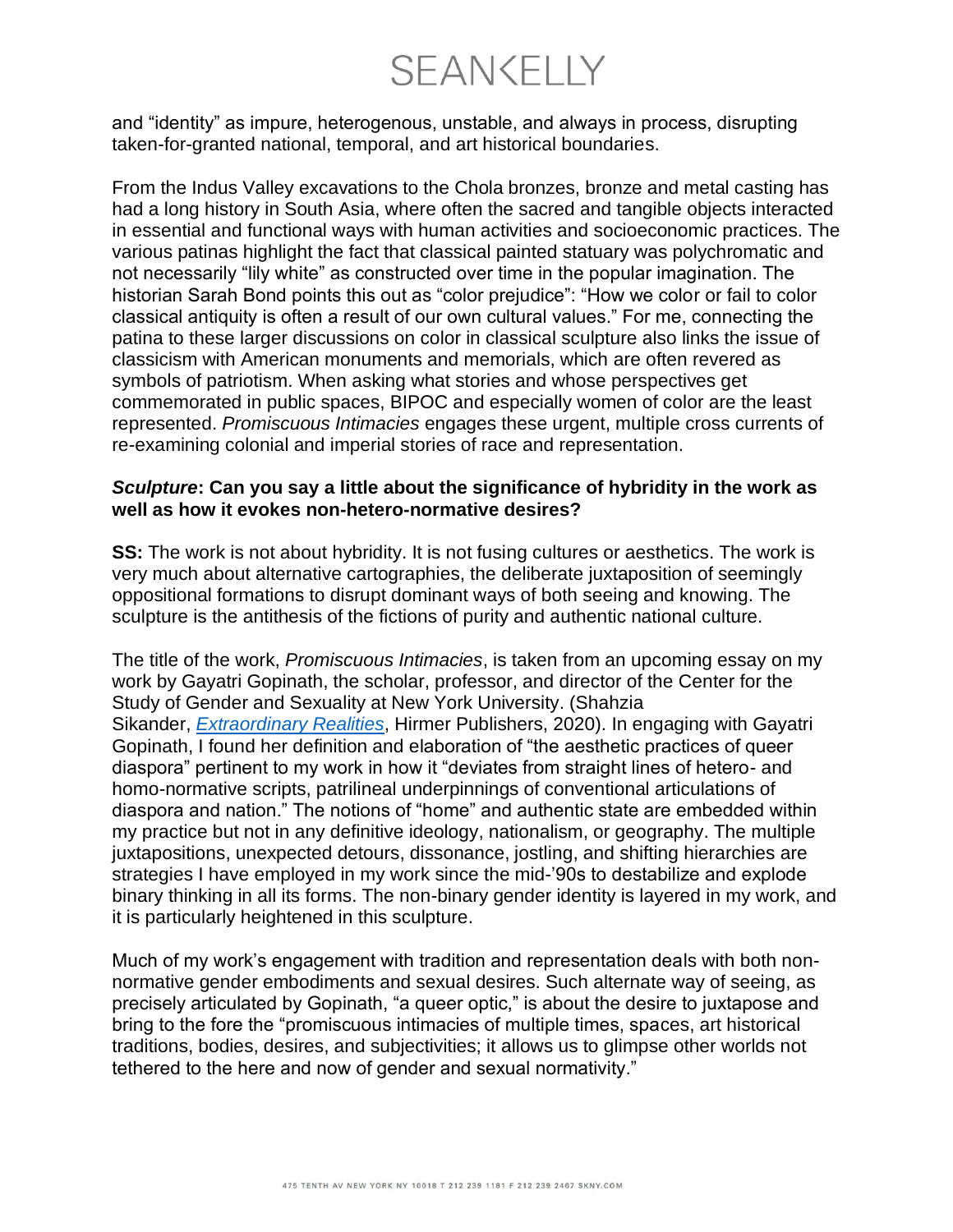**SEANKELLY** 

According to Gopinath, "Sikander's work evokes the distinctions between self/other, inside/outside, foreign/native, masculine/feminine, human/nonhuman, only to render these distinctions porous and unstable. Sikander's work traffics in promiscuous intimacies: the word 'promiscuous' is derived from the Latin *miscere*, meaning 'to mix,' and we can understand Sikander's work as promiscuous in the sense that it lays bare the intimacies, the deeply imbricated nature, of apparently discrete aesthetic and cultural traditions, histories, and geographies."



*The Perennial Gaze*, 2018. Glass mosaic mounted on plywood in brass frame, 70.25 x 43.25 in. Photo: Jason Wyche, New York, © Shahzia Sikander, Courtesy Sean Kelly, New York.

#### *Sculpture***: How did you go about making it? Did you draw it first? Did you make models?**

**SS:** The ideas were drawn out first. To validate the two intertwined bodies and the incredible elasticity of their combined state, I worked with two female models and directed them. I had to confirm if the body of one female could mount on the shoulder of another while being held in the other's hand. The balancing act with the live models was informative. It allowed me to work out the essential details of form, the movement in space, the gestures, the nuances of the tilt of their heads, the gaze, the cupping of the hand, the tug at the necklace, the several opposing forms and their legibility. The models were photographed, and the drawings and photographs functioned as models for my sculpture, which was made in clay to scale.

#### *Sculpture***: Were there particular inspirations for the work?**

**SS:** Syncretic sculptural traditions of the subcontinent. [Bronze Nataraja](https://www.metmuseum.org/art/collection/search/39328) from 10thcentury Chola, the Harappa Dancing Girl from the Indus Valley, Gandharan Bodhisattva. The 1993 ["Gods, Guardians, and Lovers: Temple Sculptures from North](https://asiastore.org/product/asia-society-x241-gods-guardians-lovers/)  [India A.D. 700-1200"](https://asiastore.org/product/asia-society-x241-gods-guardians-lovers/) show at Asia Society. Also, Thutmose's bust of Nefertiti, [Goddess](https://www.artic.edu/artworks/152836/a-goddess-possibly-uma)  [Uma](https://www.artic.edu/artworks/152836/a-goddess-possibly-uma) from the Champa kingdom of Vietnam, the [bronze statuette of Aphrodite](https://www.metmuseum.org/blogs/now-at-the-met/2019/aphrodite-world-between-empires)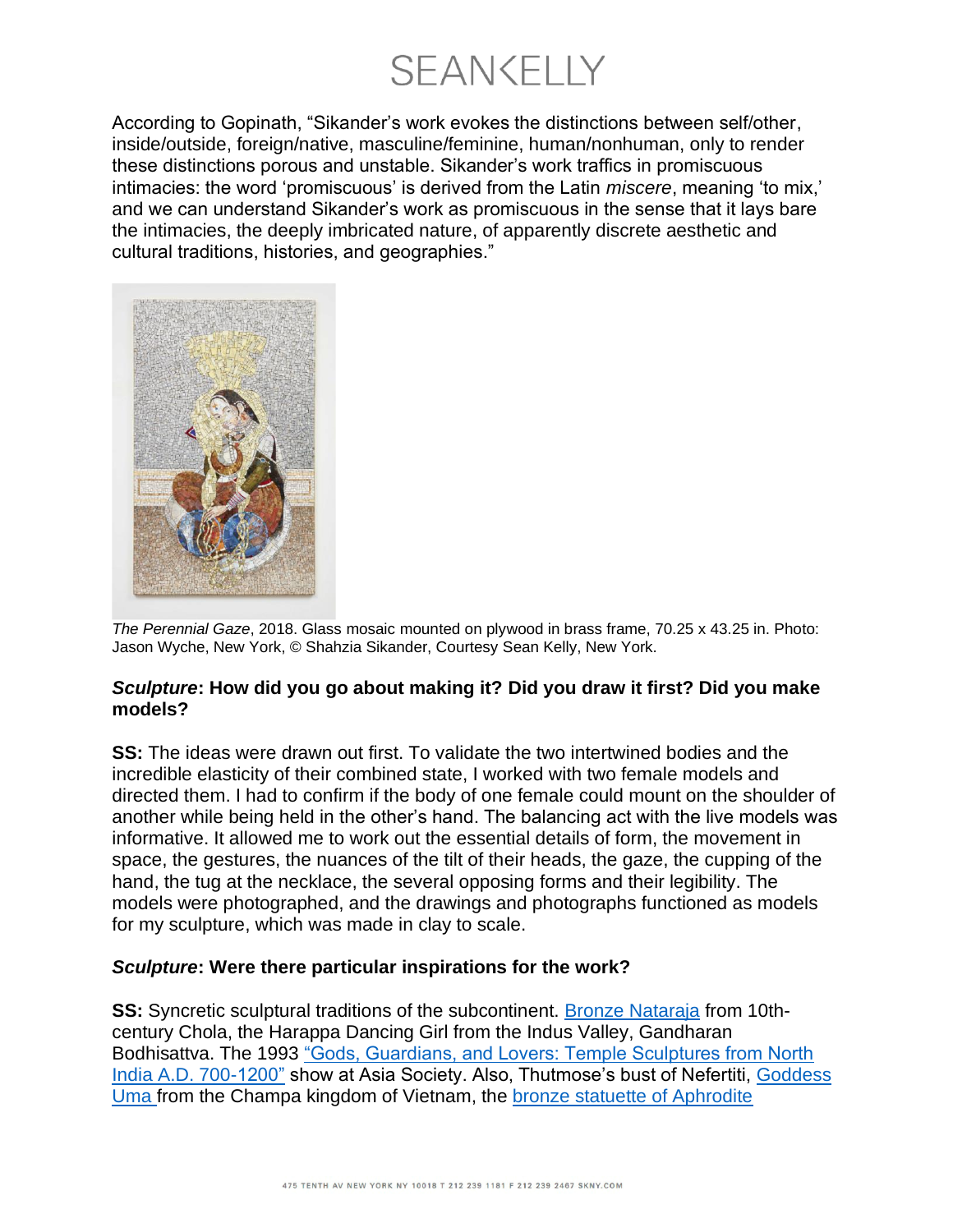

[Anadyomene of Baalbek,](https://www.metmuseum.org/blogs/now-at-the-met/2019/aphrodite-world-between-empires) Bronzino's *Venus, Cupid, Folly and Time*, Pontormo's *Visitation*, El Greco's *Laocöon*, Gayatri Gopinath's book *[Unruly Visions: The](https://www.dukeupress.edu/unruly-visions)  [Aesthetic Practices of Queer Diaspora](https://www.dukeupress.edu/unruly-visions)*, ["Sexuality and the Colonial Origins of Modern](https://press.princeton.edu/books/hardcover/9780691196343/indian-sex-life)  [Social Thought"](https://press.princeton.edu/books/hardcover/9780691196343/indian-sex-life) by Durba Mitra, and Sarah Bond's article ["Why We Need to Start](https://hyperallergic.com/383776/why-we-need-to-start-seeing-the-classical-world-in-color/)  [Seeing the Classical World in Color."](https://hyperallergic.com/383776/why-we-need-to-start-seeing-the-classical-world-in-color/)

#### *Sculpture***: Sculptors who continue to inspire you or whom you continue to look at?**

**SS:** I have an eclectic interest. Here are a few sculptors whose work I admire: Eva Hesse, Michelangelo, [Ruth Asawa,](https://sculpturemagazine.art/ruth-asawa/) James Turrell, Cildo Mereiles, Nicole [Eisenman,](https://sculpturemagazine.art/nicole-eisenman-walking-together/) [Huma Bhabha,](https://sculpturemagazine.art/giants-walking-a-conversation-with-huma-bhabha/) Davi Hammons, Doris Salcedo, Cornelia Parker, Ursula von Rydingsvard, Damian Ortega.



*Reckoning*, 2020. HD video animation with sound, 4:16 min. Music by Du Yun and animation by Patrick O'Rourke. Photo: © Shahzia Sikander, Courtesy Sean Kelly, New York.

#### *Sculpture***: How do you see sculpture relating to the rest of your practice?**

**SS:** I work in a variety of mediums and scales to address the multivalence of ideas. Every artwork I create I conceive of as a poem: individually crafted, exploring tensions between material and meaning, people and society, power and powerlessness, to engage with the intrinsically beautiful and poignant into culturally relevant and transformative. Reinterpreting the past to engage with contemporary social and political issues has been the touchstone of my engagement with art. My work disrupts traditional categories and forms, whether classical, feminist, or South Asian, in layered and nuanced ways that reflect our current conditions, especially in the U.S.

Throughout my practice I have aimed at creating work with unpredictable diversity in pursuit of a multifaceted imagination, open to influences and experiences. My artistic process starts with research, which also includes engagement with community and